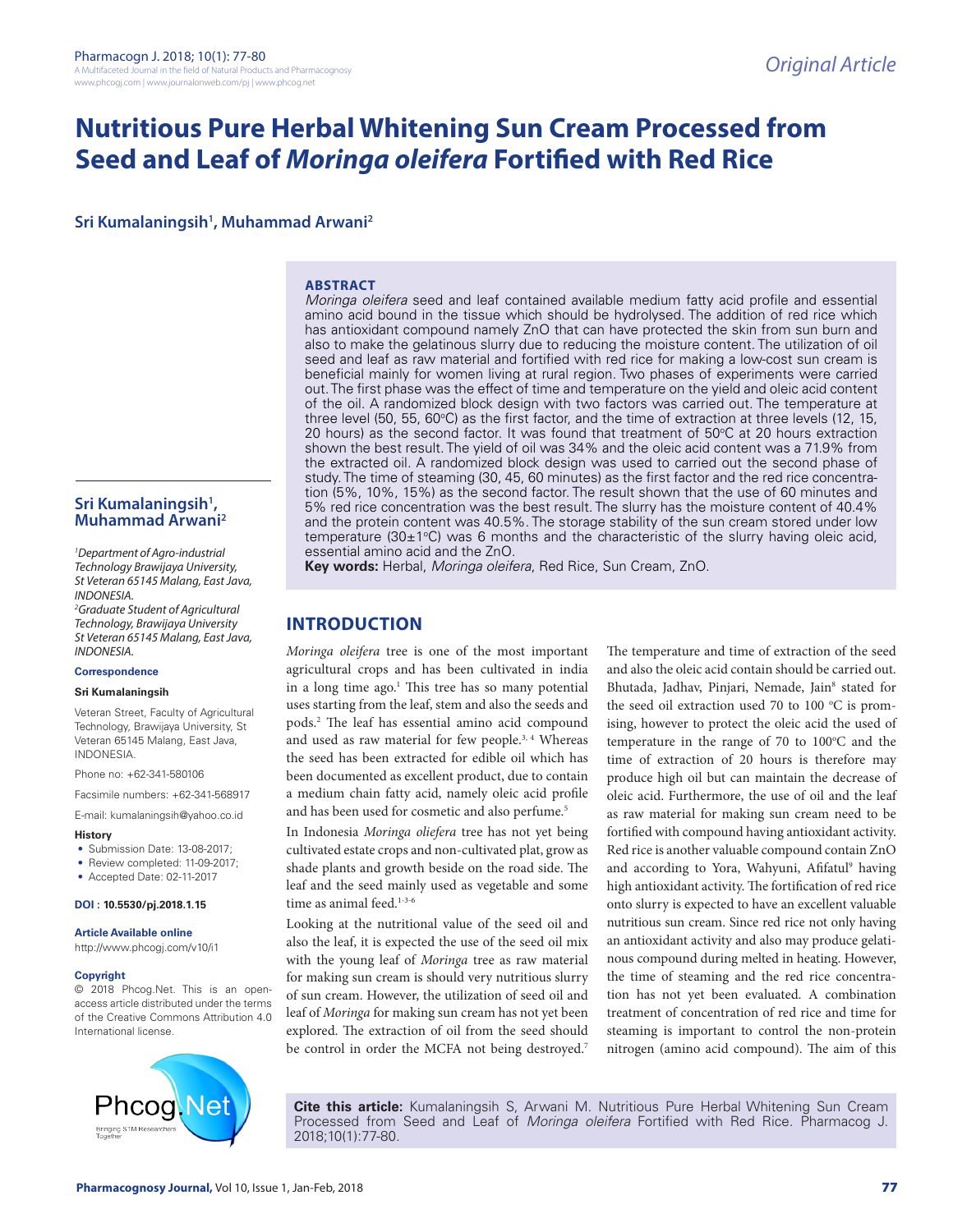study was to find out the best processing method for making a nutritious high valuable sun cream.

### Subjects and Methods Seed oil preparation

Seed of *Moringa oleifera* was obtain from Malang region East java province. Cleaned soaked in petroleum ether for 5 hours to softened the peel. The seeds were dried crushed in to powder and then kept in solvent hulls and place in an extraction chamber. The seed oil was mixed with water in ratio 1:1. The mixture of solution containing chloroform: methanol: petroleum ether were purchased from chemical shop. The fatty acid component was determined by gas chromatography (GC), in accordance with AOAC Official Method 2012.10

### Preparation of *Moringa oleifera* leaf Powder

500 grams green leaf of Moringa was blended and dehydrated at 60°C and crushed, screened at 60 mesh hole. The procedure used for determining of moisture and protein contain was according to AOAC Official Method 2012.<sup>10</sup>

### Slurry preparation

50 ml of *Moringa oleifera* seed oil was mixed with 50 ml water and steamed until the oil was mixed with water. This mixture was then added onto the 200 gram of leaf powder and then added with red rice at a concentration and time of heating according to treatment, placed in a plastic container and then pasteurization under UV light 30 minutes, stored at room temperature.

### **RESULTS AND DISCUSSION**

As shown in the Table 1, the chemical composition of the oil was excellent. The oil contained 72.9% oleic acid, 0.7% linoleic acid, saponification value 181.7 and iodine value 63.7. As expected the oleic acid extracted was 72.9% it means the method has been carried out excellently because can protect the amount of MCFA which is very important for sun cream. Another factor affected the extraction process is due to the seed is big or mature and also the outer skin is very thin. This influence the powder of the seed is very dried and also the free water is very low. Free water found in the slurry may affected the extraction process.<sup>11</sup>

The extraction of the seed using soxhlet extraction containing mixture of solution petroleum ether, methanol and chloroform has been successfully extracted. This is consistent with the finding obtain by Bhutada, Jadhav, Pinjari, Nemade, Jain.<sup>8</sup> The temperature used was not ruined the oleic acid. This is consistent with the finding obtained by Bhutada, Jadhav, Pinjari, Nemade, Jain<sup>8</sup> and also Garba, Medugu, Gwaski, Amusat<sup>7</sup> mentioned that MCFA mostly stable at temperature not higher than 60°C, as long as not being exposed to the high temperature.

There was a significant interaction among the treatment on the oleic acid contain. The highest amount was obtained on the treatment of  $60^{\circ}$ C with heated in 20 hours. This result was higher than that obtained by Bhutada, Jadhav, Pinjari, Nemade, Jain.<sup>8</sup> This is due to the temperature used in this treatment was lower, and the seed was bigger and have soft outer skin. The leaf amino acid was shown in Table 2.

The young leaf of *Moringa oleifera* contain several essential amino acid shown in Table 3, this finding is consistent with previous research.<sup>3</sup> All of the essential amino acid found in the young leaf were found not ruined by temperature. Apparently, treatment to led the leaf at room temperature caused the evaporation of free water found in the leaf is not ruin the parenchyma of the leaf, hence may prefund the denaturation of amino acid. This is quite difference if the leaf was blended and then dried, because it will rupture the cell wall and also the amino acid contain.

| Table 1: Characterization of oil from seed of Moringa oleifera. |                |  |
|-----------------------------------------------------------------|----------------|--|
| <b>Components</b>                                               | <b>Percent</b> |  |
| Specific gravity                                                | 0.8984         |  |
| Acid value                                                      | 3.9            |  |
| Saponification value                                            | 181.7          |  |
| Iodine value                                                    | 63.7           |  |
| Unsaponifiable matter                                           | 3.05           |  |
| Palmitic acid                                                   | 7              |  |
| Stearic acid                                                    | 6              |  |
| Oleic acid                                                      | 72.9           |  |
| Myristic acid                                                   | 1.4            |  |
| Linoleic acid                                                   | 0.7            |  |

**Table 2: Effect of time and temperature on the yield and oleic acid contain.**

| Temperature (°C) | <b>Time (Hours)</b> | Yield $(\% )$            | Oleic Acid (%)             |
|------------------|---------------------|--------------------------|----------------------------|
| 50               | 12                  | $30.4^{\circ}+0.08$      | $65.3^{\circ}+0.21$        |
|                  | 16                  | $31.3^{b} + 0.12$        | $65.8^{\mathrm{a}} + 0.08$ |
|                  | 20                  | $32.2^{c}+0.17$          | $65.3^{\circ}+1.3$         |
| 55               | 12                  | $32.6^{\text{d}} + 0.05$ | $66.7^{\mathrm{a}} + 0.08$ |
|                  | 16                  | $33.4^{\circ}+0.22$      | $66.9^{b} + 0.05$          |
|                  | 20                  | $34.6f + 0.17$           | $71.8c + 0.08$             |
| 60               | 12                  | $39.4g+0.14$             | $74.5^{\text{d}} + 0.12$   |
|                  | 16                  | $39.8h+0.08$             | $76.4^{\circ}+0.22$        |
|                  | 20                  | $40.6^{i}+0.05$          | $76.6^{\circ}+0.12$        |

Values on the same row followed by different superscripts differ significantly at p≤0.05 Samples were taken in triplicate and mean ± standard deviation value reported

#### **Table 3: Amino acids contain in leaf powder.**

| <b>Components</b> | 8 gram leaves extract |  |  |
|-------------------|-----------------------|--|--|
| Arginine          | 101                   |  |  |
| Histidine         | 41                    |  |  |
| Isoleucine        | 65                    |  |  |
| Leucine           | 154                   |  |  |
| Lysine            | 101                   |  |  |
| Methionine        | 28                    |  |  |
| Phenylanaline     | 110                   |  |  |
| Threonine         | 94                    |  |  |
| Tryptophan        | 35                    |  |  |
| Valine            | 86                    |  |  |

The amino acid contain found in the leaf is consistent with the finding obtained by Leone, Spada, Battezzati, Schiraldi, Aristil, Bertoli 1

The time of steaming at 60 minutes and 15% concentration of red rice resulted in the lowest moisture content (40.4±0.12) and the NPN content was 41.5±0.12 as shown in Table 4. After the slurry reached 40% moisture it was found that the slurry was very viscous and shiny. May be due to the present of red rice in the slurry caused the slurry very viscous. As stated by Saxena<sup>12</sup> red rice contain amylose and amylopectin compound which could coagulated during the course of heating. The addition of red rice reduces the water contain, but by steering the slurry continuously although NPN was not destroyed. The non-protein containg mainly contain amino acid or ammonia  $(\mathrm{NH}_3)$  but the ammonia compound was not detected. Further examination of the sun cream is depicted in Table 5.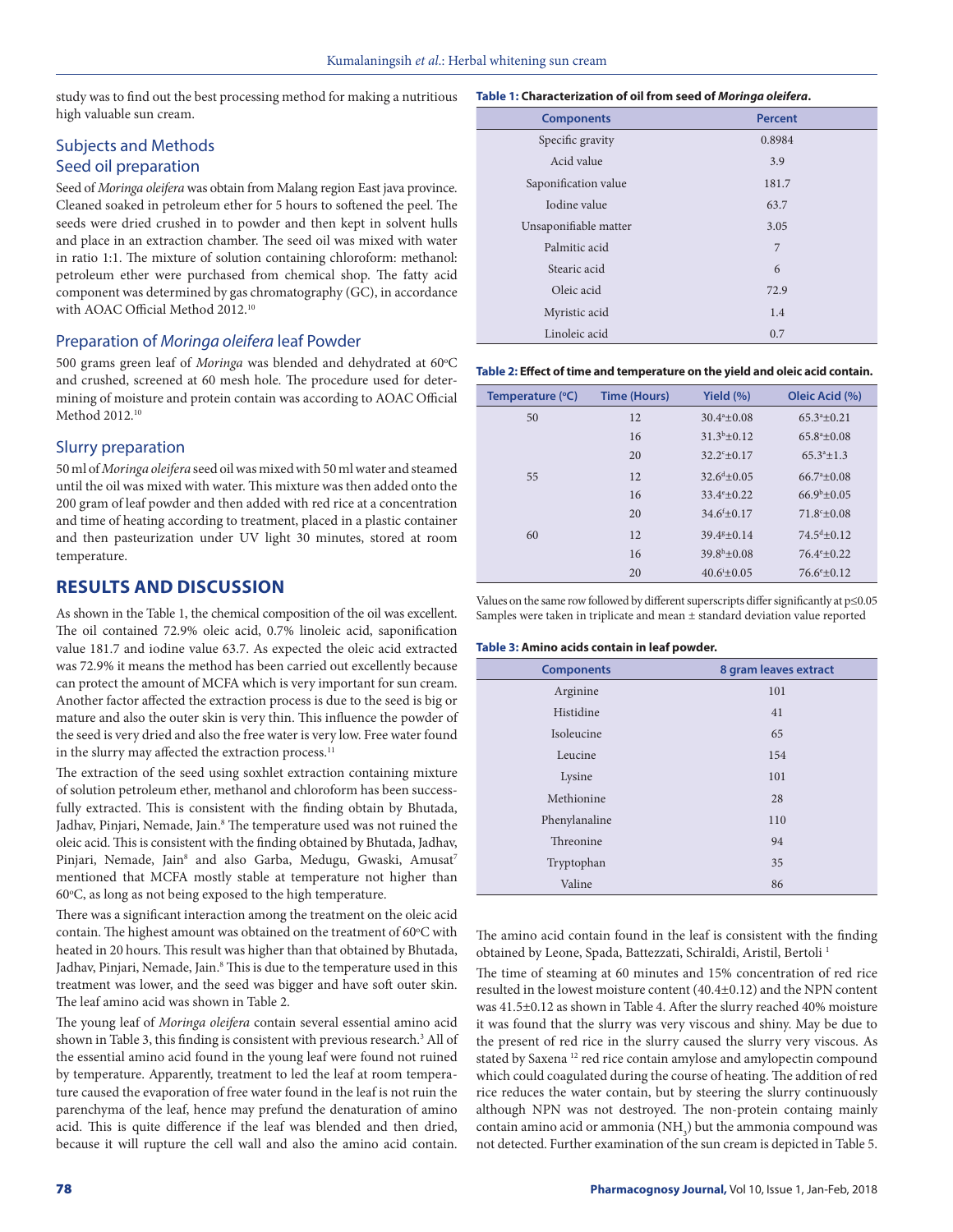| <b>Time of steaming</b><br>(Minutes) | <b>Concentration of red rice</b><br>(%) | Moisture contain (%)           | <b>Non-Protrein</b><br>Nitrogen(g/l) |
|--------------------------------------|-----------------------------------------|--------------------------------|--------------------------------------|
| 30                                   | 5%                                      | $75.2^{\mathrm{a}}\pm0.08$     | $24.6^{\circ}+0.12$                  |
|                                      | 10%                                     | $74.2^b + 0.05$                | $23.3^{b}+0.12$                      |
|                                      | 15%                                     | $72.7^{\circ} \pm 0.08$        | $22.6^{\circ} \pm 0.08$              |
| 45                                   | 5%                                      | $68.6^{\text{d}} + 0.12$       | $29.2^{d} + 0.08$                    |
|                                      | 10%                                     | $62.5^{\circ}+0.12$            | $30.7^{\circ}+0.16$                  |
|                                      | 15%                                     | $61.7$ <sup>f</sup> $\pm$ 0.08 | $31.4^{f} \pm 0.29$                  |
| 60                                   | 5%                                      | $55.6g+0.12$                   | $39.6g+0.08$                         |
|                                      | 10%                                     | $53.5^h \pm 0.09$              | $40.5^{\rm h}+0.25$                  |
|                                      | 15%                                     | $40.4^{i} \pm 0.12$            | $41.5^{\mathrm{i}} \pm 0.12$         |

| Table 4: Effect of red rice concentration on the moisture contain, protein and non-protein contain of nutritious sun |
|----------------------------------------------------------------------------------------------------------------------|
| cream                                                                                                                |

Values on the same row followed by different superscripts differ significantly at p≤0.05 Samples were taken in triplicate and mean ± standard deviation value reported

#### **Table 5: Characterization of nutritious sun cream.**

| <b>Components</b> | <b>Percent</b> |  |
|-------------------|----------------|--|
| Oleic acid        | 36.4           |  |
| Myristic acid     | 0.7            |  |
| Linoleic acid     | 0.35           |  |
| Leucine           | 154            |  |
| Lysine            | 101            |  |
| Arginine          | 101            |  |
| ZnO               | 370 (ppm)      |  |

#### **Table 6: Organoleptic evaluation of sun cream during storage.**

| Component   | Week 1  | Week 2  | Week 3  | Week 4  |
|-------------|---------|---------|---------|---------|
| Compactness | $+++++$ | $+++++$ | $+++++$ | $+++++$ |
| Odor        | $+++++$ | $+++++$ | $+++++$ | $+++++$ |
| Color       | $+++++$ | $+++++$ | $+++++$ | $+++++$ |

As shown in Table 5 the characteristic of nutritious sun cream was excellent, mainly on the oleic acid, linoleic acid leucine lysine, arginine and ZnO. In this table, it was shown that the sun cream of made from mixture of seed oil, moringa leaf and fortified with red rice having excellent chemical composition, the oleic acid and linoleic were 36.4 % and 0.35 % respectively, and also contained essential amino acid. The fortification of red rice causes the present of ZnO which may protect the skin from sun burn.

Based on the organoleptic evaluation the storage stability of sun cream at room temperature was shown at Table 6. It was found that during 1-month period the compactness, odor and color still excellent indicated that there is no environmental factors affect the stability of the sun cream.

### **CONCLUSION**

The processing of sun cream containing seed oil, young leaf powder and 15% of red rice shown the best promising sun cream containing MCFA with several amino acids and ZnO.

### Recommendations

Further experiment should be carried out for further study to get detail information about the SPF (sun protective factors) which is found in the natural herbal sun cream and also the impact of the skin after using natural herbal sun cream. From this result above it can be recommended for

large production the seed oil extraction should be use hydraulic presser for scaling up the processing.

### **ACKNOWLEDGEMENT**

The authors thank to Universitas Brawijaya for the publication funding.

### **CONFLICT OF INTEREST**

There is no conflict of interest regarding the publication of this paper.

### **ABBREVIATION USED**

**MCFA:** Medium Chain Fatty Acid; **NPN:** Non-Protein Nitrogen; **UV light:** Ultra Violet light; **ZnO:** Zink Oxide.

### **REFERENCES**

- 1. Leone A, Spada A, Battezzati A, Schiraldi A, Aristil J, Bertoli S. Cultivation, Genetic, Ethnopharmacology, Phytochemistry and Pharmacology of *Moringa oleifera* Leaves: An Overview. International Journal of Molecular Sciences. 2015;16(6):12791-835.
- 2. Leone A, Fiorillo G, Criscuoli F, *et al*. Nutritional Characterization and Phenolic Profiling of *Moringa oleifera* Leaves Grown in Chad, Sahrawi Refugee Camps, and Haiti. International Journal of Molecular Sciences. 2015;16(8):18923-37.
- 3. Kumalaningsih S, Padaga M, Suprayogi, Rizky VP. Encapsulation of Lactobacillus sp. with *Moringa oleifera* leaves extract for food supplement. International Research Journal of Agricultural Science and Soil Science. 2011;1(7):273-7.
- 4. Popoola JO, Obembe OO. Local knowledge, use pattern and geographical distribution of *Moringa oleifera* Lam. (Moringaceae) in Nigeria. Journal of Ethnopharmacology. 2013;150(2):682-691.
- 5. Anwar F, Ashraf M, Bhanger MI. Interprovenance variation in the composition of *Moringa oleifera* oilseeds from Pakistan. Journal of the American Oil Chemists' Society. 2005;82(1):45-51.
- 6. Leone A, Spada A, Battezzati A, Schiraldi A, Aristil J, Bertoli S. *Moringa oleifera* Seeds and Oil: Characteristics and Uses for Human Health. Int J Mol Sci. 2016;17(12):21441.
- 7. Garba AA, Medugu DW, Gwaski PA, Amusat RO. Extraction and characterization of *Moringa oleifera* seed oil. Applied Research Journal. 2015;1:473-7.
- 8. Bhutada PR, Jadhav AJ, Pinjari DV, Nemade PR, Jain RD. Solvent assisted extraction of oil from *Moringa oleifera* Lam. seeds. Industrial Crops and Products. 2016;82:74-80.
- 9. Yora M, Wahyuni S, Afifatul AA. Evaluation of Fe and Zn Contents in Some Red Rice Cultivar from Sumatera Barat. In: Hutabarat B, Hermanto, Susilowati SH, eds. Optimalisasi Sumberdaya Lokal Melalui Diversifikasi Pangan Menuju Kemandirian Pangan dan Perbaikan Gizi Masyarakat Menyongsong Masyarakat Ekonomi ASEAN 2015. Padang, Sumatera Barat (ID): Pusat Sosial Ekonomi dan Kebijakan Pertanian Kementerian Pertanian; 2014:710-8.
- 10. AOAC. Official Method of AOAC. Gaithersburg, Maryland, USA: AOAC International 2012.
- 11. Davies DS, Paspek SC, Rappas AS. Water-managed solvent extraction process for organic wastes: Google Patents; 1994.
- 12. Saxena S [Internet]. New Delhi: NDTV;© 2017 NDTV [updated 2017 August 11; cited 2017 August 14]. Available from: http://food.ndtv.com/food-drinks/whiterice-brown-rice-or-red-rice-which-one-is-the-healthiest-747933